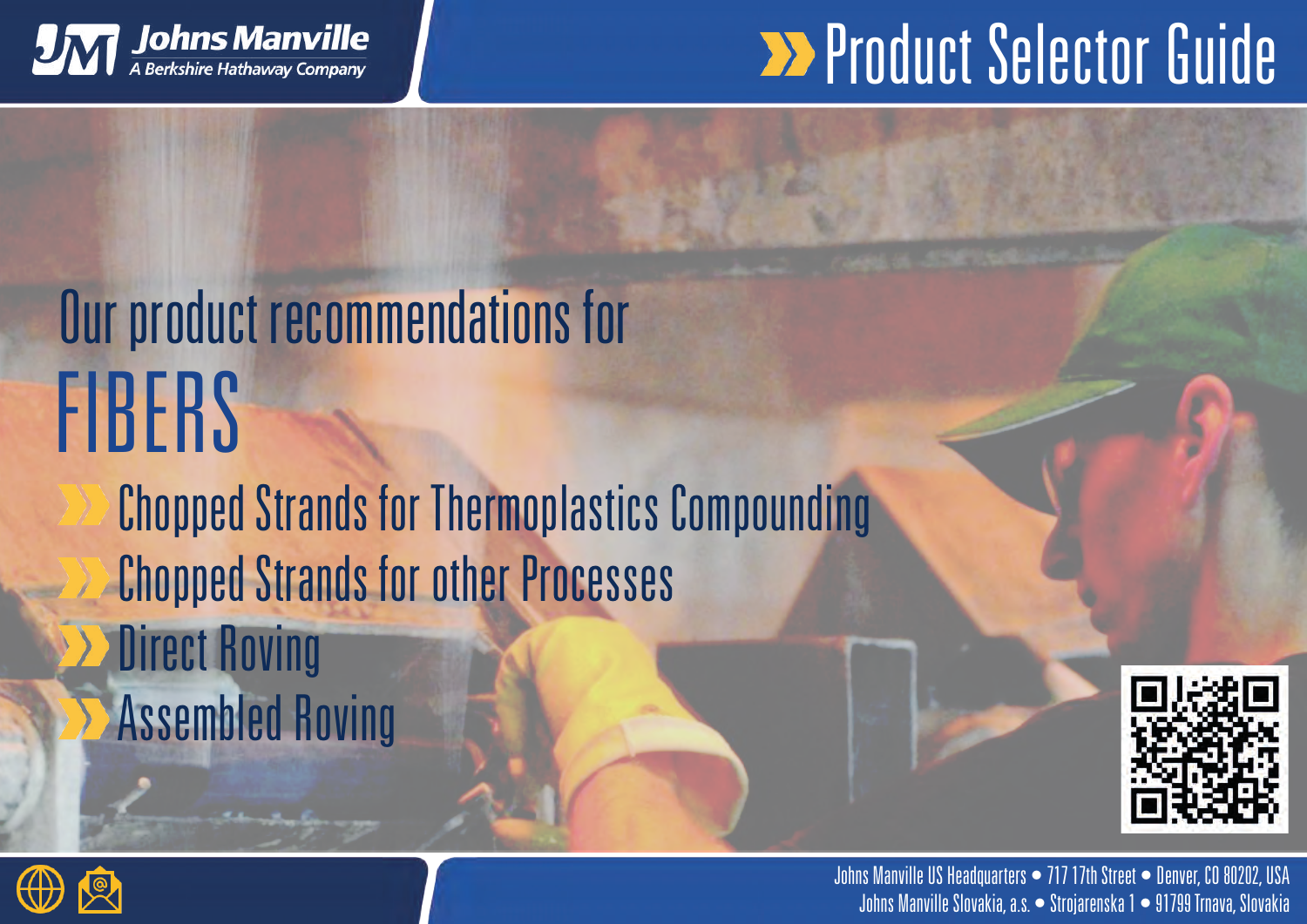

## **EXProduct Selector Guide**

#### Chopped Strands for Thermoplastics Compounding

ThermoFlow® and StarStran® chopped strands are designed for a wide range of applications and processes, including thermoplastic reinforcement.



| <b>TRADENAME</b>   | <b>SIZING</b> | FILAMENT DIAMETER<br>$[\mu m] /$<br>REGION |        | POLYMER TYPE             |                          |                          |                          |                          |                          |                          |                  |                  |                                   |                          |                  |                  |                          |                          |                                       |                  |           |
|--------------------|---------------|--------------------------------------------|--------|--------------------------|--------------------------|--------------------------|--------------------------|--------------------------|--------------------------|--------------------------|------------------|------------------|-----------------------------------|--------------------------|------------------|------------------|--------------------------|--------------------------|---------------------------------------|------------------|-----------|
|                    |               |                                            |        | POLYAMIDE                |                          |                          |                          | <b>POLYOLEFINS</b>       |                          |                          | <b>POLYESTER</b> |                  | <b>OTHERS</b><br>SEMI-CRYSTALLINE |                          |                  | AMORPHOUS        |                          |                          | FOOD CONTACT EU (> 2016) <sup>1</sup> |                  |           |
|                    |               | NA A                                       | EU ·   | PA6                      | PA66 -<br><b>HR</b>      | PPA                      | Others                   | PP                       | PP-<br>Detergent         | PE                       | PBT              | PET              | PPS/high<br>heat                  | PVA                      | POM              | <b>TPU</b>       | PC/ABS                   | Styrenics                | PVC                                   | FDA - NA         |           |
|                    | 672           |                                            | 10, 13 | $\bullet$                |                          |                          |                          |                          |                          |                          |                  |                  |                                   |                          |                  |                  |                          |                          |                                       |                  |           |
|                    | 674           |                                            | 10, 13 | $\bullet$                |                          | $\bullet$                | $\bullet$                |                          |                          |                          |                  |                  | $\bullet$                         |                          |                  |                  |                          |                          |                                       |                  | $\bullet$ |
|                    | 675           | 10 <sup>°</sup>                            | 10     | $\blacktriangle \bullet$ | $\blacktriangle \bullet$ | $\blacktriangle \bullet$ | $\blacktriangle \bullet$ |                          |                          |                          |                  |                  |                                   | $\blacktriangle \bullet$ |                  |                  |                          |                          |                                       | $\blacktriangle$ |           |
|                    | <b>701LS</b>  | 10                                         |        | ▲                        | $\blacktriangle$         | ▲                        | ▲                        |                          |                          |                          |                  |                  |                                   |                          |                  | ▲                |                          |                          |                                       |                  |           |
|                    | 770           | 10                                         | 10     |                          |                          | $\blacktriangle \bullet$ | $\blacktriangle \bullet$ |                          |                          |                          |                  |                  | $\blacktriangle \bullet$          |                          |                  |                  |                          |                          |                                       | ▲                | $\bullet$ |
| <b>ThermoFlow®</b> | 636           | 13                                         | 10, 13 |                          |                          |                          |                          | $\blacktriangle \bullet$ | $\blacktriangle \bullet$ | $\blacktriangle \bullet$ |                  |                  |                                   |                          |                  |                  |                          |                          | $\blacktriangle \bullet$              |                  | $\bullet$ |
|                    | 641           | 10, 14                                     |        |                          |                          |                          |                          | $\blacktriangle$         | $\blacktriangle$         | $\blacktriangle$         |                  |                  |                                   |                          |                  |                  |                          |                          |                                       |                  | $\bullet$ |
|                    | 738           | 10, 14                                     |        |                          |                          |                          |                          |                          |                          | $\blacktriangle$         |                  |                  |                                   |                          |                  |                  |                          |                          |                                       |                  |           |
|                    | 601           | 10, 13                                     | 10, 13 |                          |                          |                          |                          |                          |                          |                          | $\bullet$        |                  |                                   |                          |                  |                  | $\blacktriangle \bullet$ | $\blacktriangle \bullet$ |                                       | $\blacktriangle$ | $\bullet$ |
|                    | 720           |                                            | 13     |                          |                          |                          |                          |                          |                          |                          |                  |                  |                                   |                          |                  |                  | $\bullet$                | $\bullet$                |                                       |                  |           |
|                    | 753           | 11                                         |        |                          |                          |                          |                          |                          |                          |                          |                  |                  |                                   |                          | $\blacktriangle$ |                  |                          |                          |                                       | $\blacktriangle$ |           |
| <b>StarStran®</b>  | 739           | 16                                         |        |                          |                          |                          |                          |                          |                          |                          |                  |                  |                                   |                          |                  |                  |                          |                          |                                       |                  |           |
|                    | 719           | 14                                         |        | ▲                        |                          |                          |                          |                          |                          |                          |                  | $\blacktriangle$ |                                   | $\blacktriangle$         |                  | $\blacktriangle$ |                          |                          | $\blacktriangle$                      |                  |           |

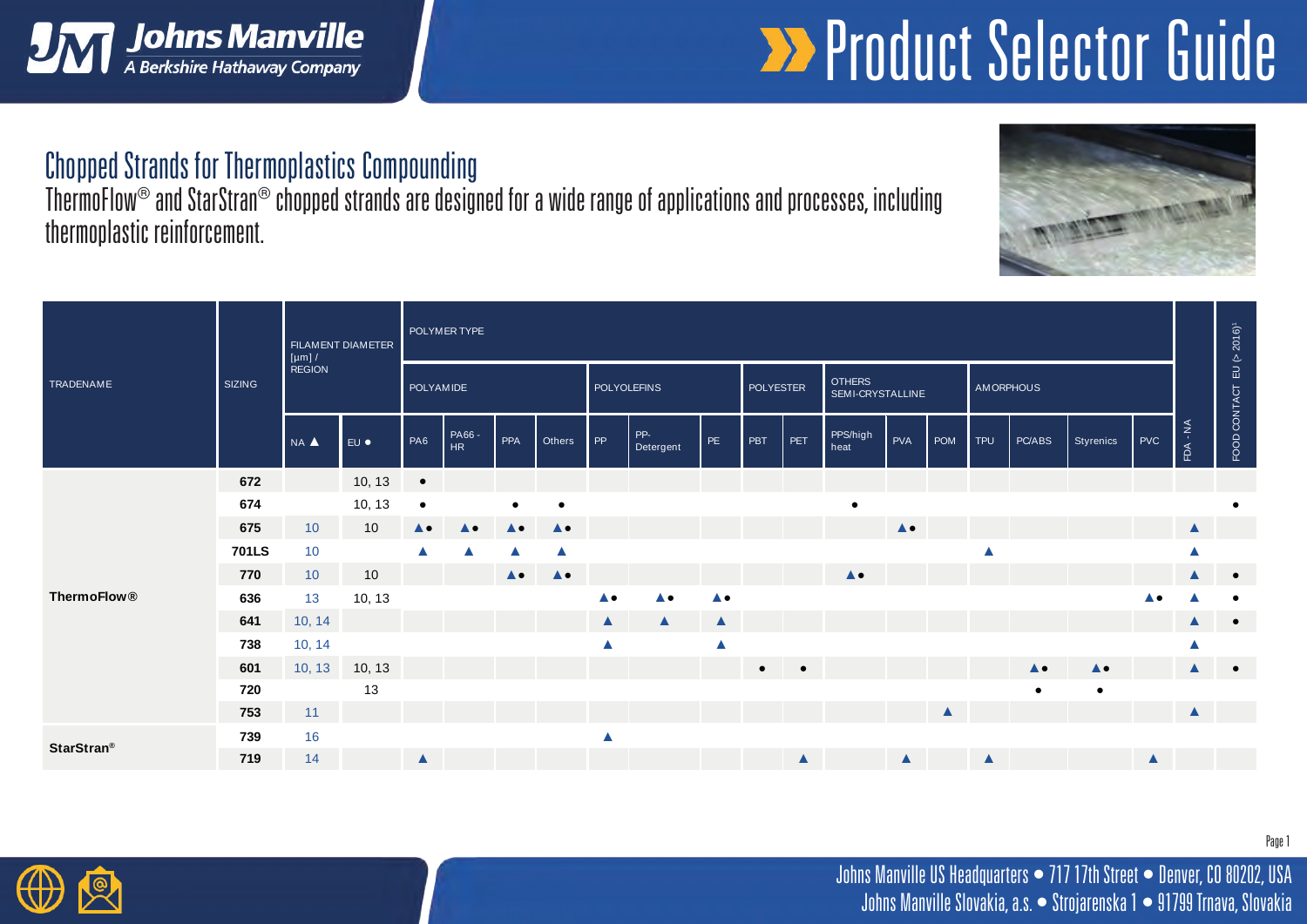

# **EXP Product Selector Guide**

#### Chopped Strands for other Processes

StarStran® and ThermoFlow® chopped strands reinforce resins, such as polypropylene, unsaturated polyesters and phenolic. Chop-Pak® and DuraCore® chopped strands are wet dispersible with proven superior performance in HEC and PAA white water, as well as in gypsum slurry.



| PRODUCT CHARACTERISTICS | FILAMENT DIAMETER [µm] /<br><b>REGION</b> |      | FIBER LENGTH /<br><b>REGION</b> |          | <b>RESIN / POLYMER TYPE</b>             | CERTIFICATES NA | CERTIFICATES EU         | FOOD CONTACT<br>(> 2016) <sup>1</sup> |                  |                    |                          |    |    |  |
|-------------------------|-------------------------------------------|------|---------------------------------|----------|-----------------------------------------|-----------------|-------------------------|---------------------------------------|------------------|--------------------|--------------------------|----|----|--|
| <b>TRADENAME</b>        | <b>PROCESS</b><br><b>SIZING</b>           |      | NA A                            | EU .     | NA                                      | EU [mm]         | <b>PP</b>               | <b>UP</b>                             | <b>PHENOLICS</b> | <b>MAT BINDERS</b> | GYPSUM<br>SLURRIES       |    |    |  |
| <b>StarStran®</b>       | Carding/Needling                          | 991  | 16                              | 13       | 51, 102 mm                              | 51              | $\blacktriangle\bullet$ |                                       |                  |                    |                          |    |    |  |
|                         |                                           | 264  |                                 | 14       |                                         | 6, 12           |                         | $\bullet$                             |                  |                    |                          |    |    |  |
|                         |                                           | 582  |                                 | 13.5     |                                         | 6, 12           |                         | $\bullet$                             |                  |                    |                          |    |    |  |
|                         | <b>BMC</b>                                | 706C | 16                              |          | $1/8$ ", $1/4$ ", $1/2$ "               |                 |                         | $\blacktriangle$                      |                  |                    |                          |    |    |  |
|                         |                                           | 860  |                                 | 15       |                                         | $\,6$           |                         | $\bullet$                             |                  |                    |                          |    |    |  |
|                         |                                           | 862  |                                 | 10.5, 15 |                                         | 4.5, 6, 12      |                         | $\bullet$                             |                  |                    |                          |    |    |  |
|                         | D-LFT                                     | 739  | 16                              |          | 1/2"                                    |                 | ▲                       |                                       |                  |                    |                          |    |    |  |
|                         | <b>GMT</b>                                | 413  | 16                              |          | 1/2"                                    |                 | $\blacktriangle$        |                                       |                  |                    |                          |    |    |  |
|                         |                                           | 423  | 13, 16                          |          | 1/2"                                    |                 | ▲                       |                                       |                  |                    |                          |    |    |  |
| <b>ThermoFlow®</b>      | Extrusion/Kneading                        | 701  |                                 | 10,13    |                                         | $\overline{4}$  |                         |                                       |                  |                    |                          |    |    |  |
| Chop-Pak®               | Wet dispersible                           | 117  | 11, 13, 16                      |          | $1/4$ ", $1/2$ ",<br>$3/4$ ", 1"        |                 |                         |                                       |                  | $\blacktriangle$   |                          |    |    |  |
|                         | (nonwoven mat)                            | 137  | 11, 13, 16                      |          | $1/4$ ", $1/2$ ",<br>$3/4$ ", 1 $1/4$ " |                 |                         |                                       |                  | $\blacktriangle$   |                          |    |    |  |
| <b>DuraCore®</b>        |                                           | 300  | 13, 16                          | 16       | $1/4$ ", $1/2$ "                        | 12              |                         |                                       |                  |                    | $\blacktriangle \bullet$ | UL | UL |  |
|                         | Gypsum                                    | 301  |                                 | 16       |                                         | $\,6$           |                         |                                       |                  |                    | $\bullet$                |    | UL |  |

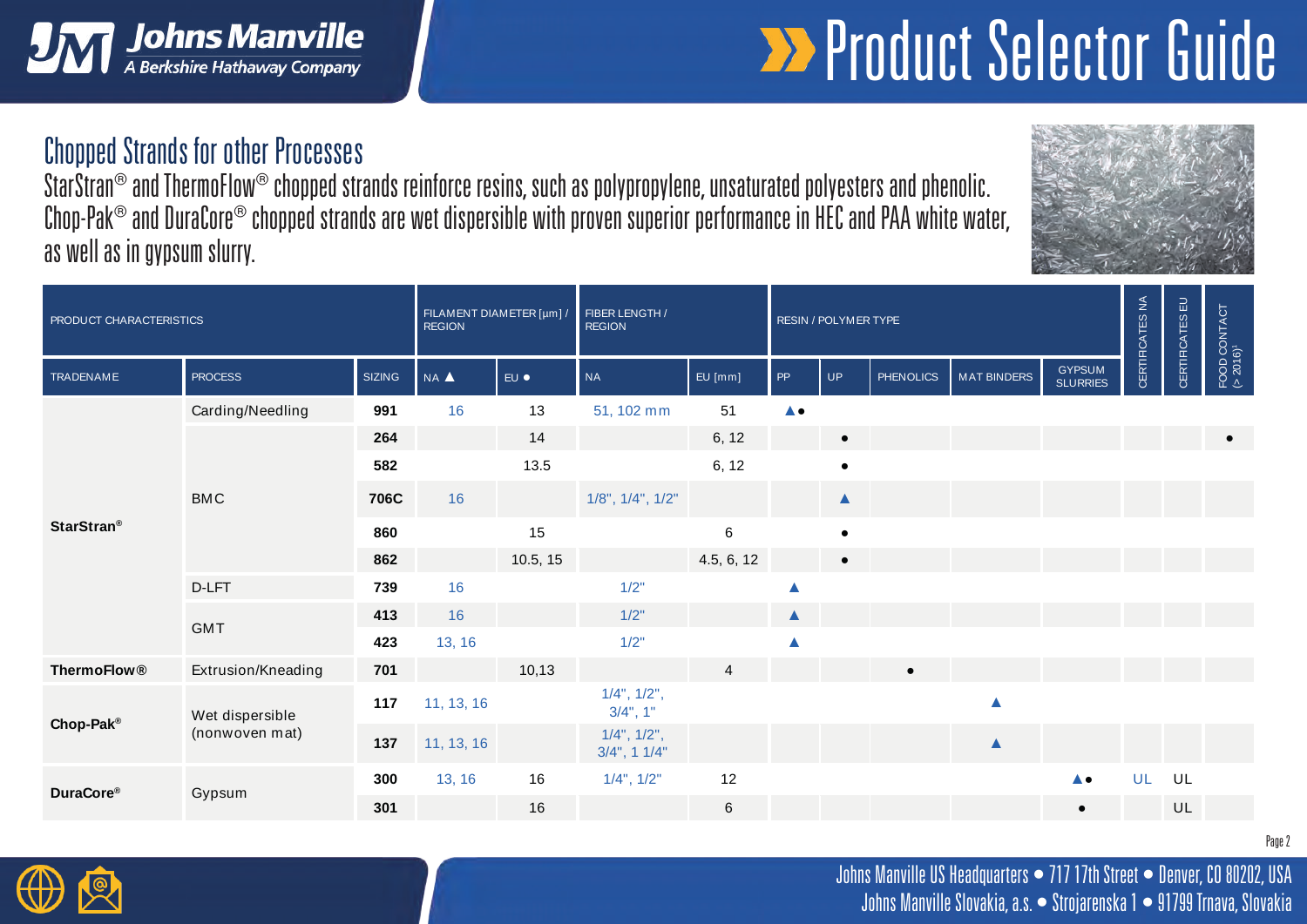

# **Broduct Selector Guide**

 $\sqrt{6}$ 

#### Direct Roving

Our StarRov® single-end rovings are manufactured by winding glass fibers directly into a clearly defined tex or yield. Suitable for unsaturated polyester, epoxy, vinylester and thermoplastic resins.



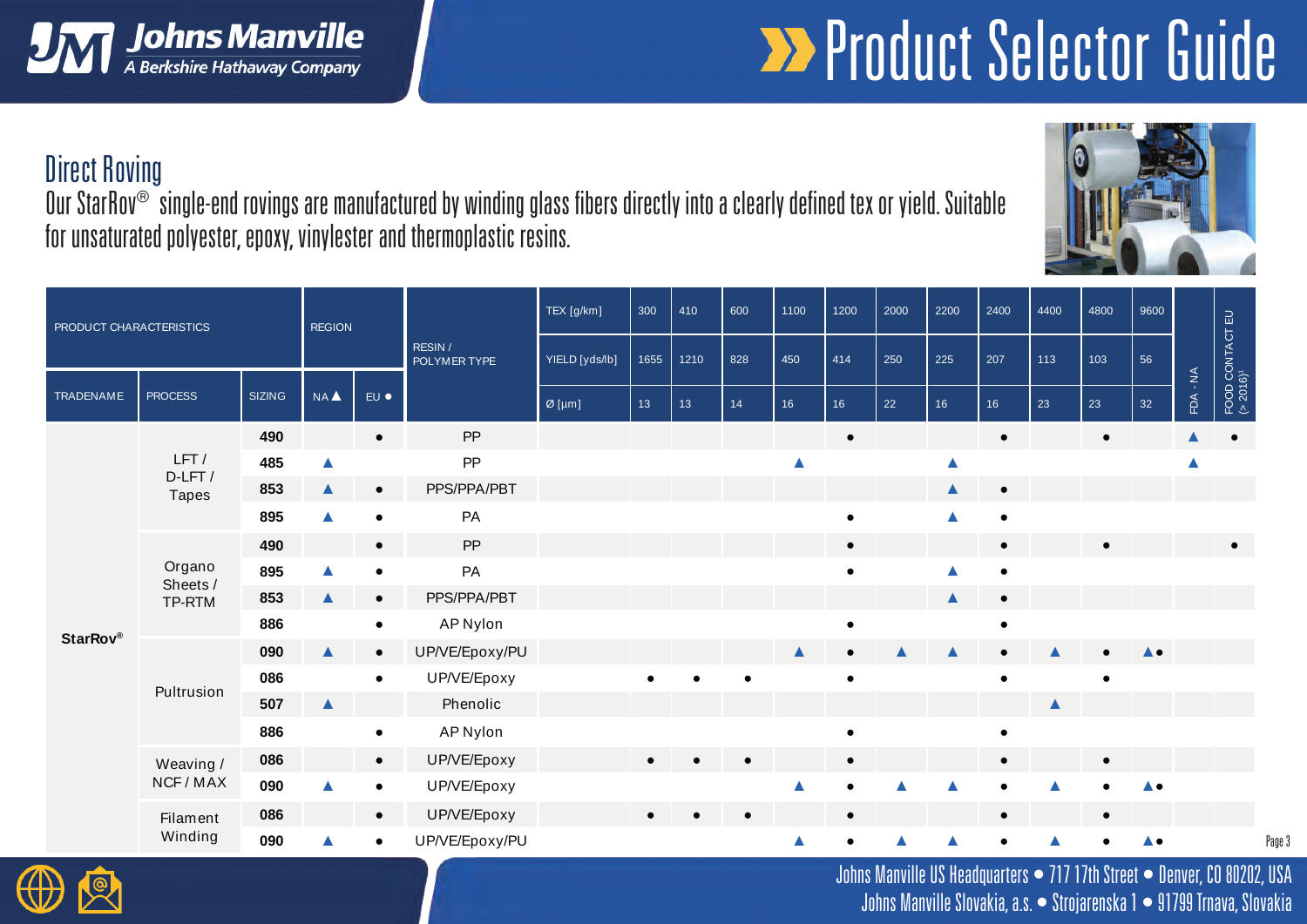

# **Broduct Selector Guide**

#### Assembled Roving

MultiStar® multi-end rovings are manufactured by assembling continuous glass fibers bundles into a roving with defined tex. Suitable to be chopped and distributed to reinforce unsaturated polyester, epoxy, vinylester, PP, PU and other thermoplastic resins.

| PRODUCT CHARACTERISTICS | <b>REGION</b>                          | RESIN / POLYMER TYPE |           |           |           |           | TEX [g/km] |           |           | SMC CLASSIFICATION |           |                                                      |                           |              | STRAND TEX [g/km] |           |    |           |           |           |    |    |                                       |
|-------------------------|----------------------------------------|----------------------|-----------|-----------|-----------|-----------|------------|-----------|-----------|--------------------|-----------|------------------------------------------------------|---------------------------|--------------|-------------------|-----------|----|-----------|-----------|-----------|----|----|---------------------------------------|
| TRADENAME               | <b>PROCESS</b>                         | <b>SIZING</b>        | EU        | UP        | VE        | Epoxy     | PU         | PP        | 2400      | 4800               | 5760      | $\ensuremath{\mathsf{LOW}}\xspace$<br><b>PROFILE</b> | GENERAL<br><b>PURPOSE</b> | WHITE<br>SMC | CLASS A           | 35        | 45 | 50        | 60        | 70        | 80 | 90 | FOOD CONTACT EU (> 2016) <sup>1</sup> |
|                         | SMC                                    | 264                  |           |           |           |           |            |           | $\bullet$ |                    |           |                                                      |                           |              |                   |           |    |           |           |           |    |    |                                       |
|                         |                                        | 266                  | $\bullet$ | $\bullet$ | $\bullet$ |           |            |           | $\bullet$ |                    |           | $\bullet$                                            |                           | $\bullet$    |                   |           |    |           |           |           |    |    |                                       |
|                         |                                        | 272                  |           |           |           |           |            |           |           |                    |           | $\bullet$                                            |                           |              |                   |           |    |           |           |           |    |    |                                       |
|                         | Pipes & Tanks<br>Weaving<br>Thermosets | 586                  | $\bullet$ |           |           | $\bullet$ |            |           | $\bullet$ |                    |           |                                                      |                           |              |                   | $\bullet$ |    | $\bullet$ |           |           |    |    |                                       |
|                         |                                        | 587                  |           |           |           | $\bullet$ |            |           | $\bullet$ |                    |           |                                                      |                           |              |                   | $\bullet$ |    |           |           |           |    |    |                                       |
| MultiStar <sup>®</sup>  | Panel                                  | 566                  | $\bullet$ | $\bullet$ |           |           |            |           | $\bullet$ |                    |           |                                                      |                           |              |                   | $\bullet$ |    |           |           |           |    |    |                                       |
|                         |                                        | 586                  |           |           |           | $\bullet$ |            |           | $\bullet$ |                    |           |                                                      |                           |              |                   |           |    |           |           |           |    |    |                                       |
|                         | Headliner / LFI                        | 264                  | $\bullet$ |           |           |           | $\bullet$  |           | $\bullet$ |                    |           |                                                      |                           |              |                   |           |    |           |           |           |    |    | $\bullet$                             |
|                         | (PU)                                   | 576                  |           |           |           |           | $\bullet$  |           |           | $\bullet$          | $\bullet$ |                                                      |                           |              |                   |           |    |           |           |           |    |    |                                       |
|                         | GMT                                    | 473                  | $\bullet$ |           |           |           |            | $\bullet$ | $\bullet$ |                    |           |                                                      |                           |              |                   |           |    |           |           | $\bullet$ |    |    |                                       |
|                         | Spray-Up                               | 819                  |           |           |           |           |            |           |           |                    |           |                                                      |                           |              |                   |           |    |           |           |           |    |    |                                       |
| DuraChop®               | Gypsum                                 | 230                  | $\bullet$ |           |           |           |            |           | $\bullet$ |                    |           |                                                      |                           |              |                   |           |    |           | $\bullet$ |           |    |    |                                       |



Johns Manville US Headquarters • 717 17th Street • Denver, CO 80202, USA Johns Manville Slovakia, a.s. • Strojarenska 1 • 91799 Trnava, Slovakia

Page 4